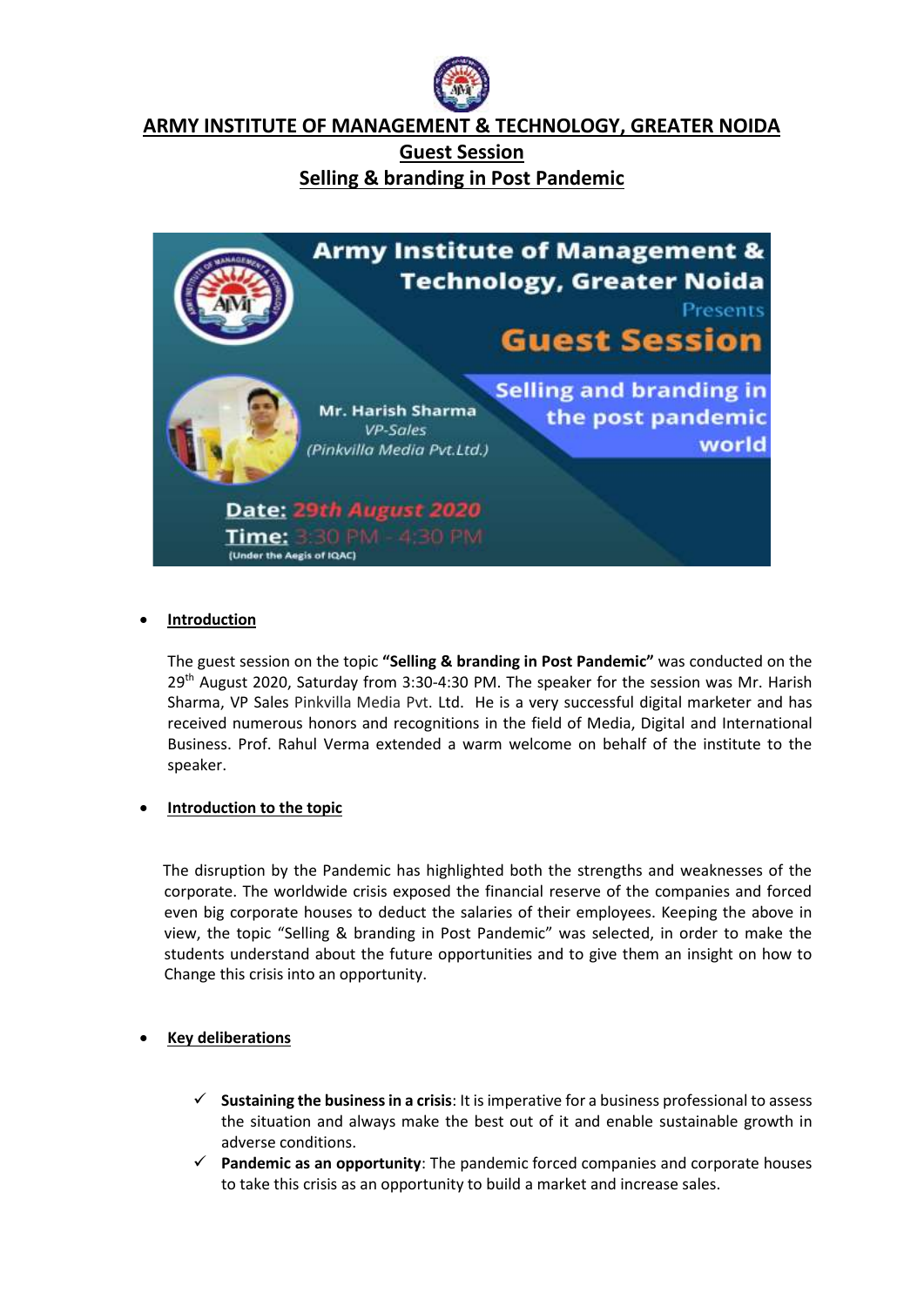

- ✓ **Valuing customers**: The light was put on the subject signifying how it is vital to value customers (need and demand) to enable a better growth perspective.
- ✓ **Valuing employees**: How some companies dealt with the situation by evenly distributing the deductions, and its impact on how the company grew with a positive atmosphere.
- ✓ **Technology is the key**: How some companies incorporated the technology into their business and added benefits in the long run.
- ✓ **Strong financials**: Strong balance sheet and financial bank to support plans and business.
- ✓ **Focus on Health, Hygiene, and immunity**: How some companies have leveraged on these and have entered the market in a very short period.

## • **Questions and answers**

- $\checkmark$  In Pandemic when the TRP's are going down how does the company bifurcate its budget as how much to spend and on what medium?
- $\checkmark$  How a company can leverage Influencer marketing?
- ✓ How should a company leverage Digital marketing in B-C business?
- $\checkmark$  How should a startup beat the competition just through the branding?
- $\checkmark$  How Flash sales can be best used by the company to increase sales?
- $\checkmark$  How Digital marketing can be used to increase the brand value of AIMT?

# • **Feedback of students**

The students had major takeaways from the session and the speaker's insight on Digital and media marketing. It made them understand the importance of sustainability, growth and gave them an insight on how to leverage such a crisis and to turn them into opportunities.

# • **Conclusion**

The one hour long interactive and informative session reiterated the importance of branding and selling in the post-pandemic world, its major concept of sustainability and the importance of being able to manage the people resource of our country to sail through these difficult times with ease. The session ended with the vote of thanks by Dr. M Y Khan, while the audience was left with imprints of the enlightening talk.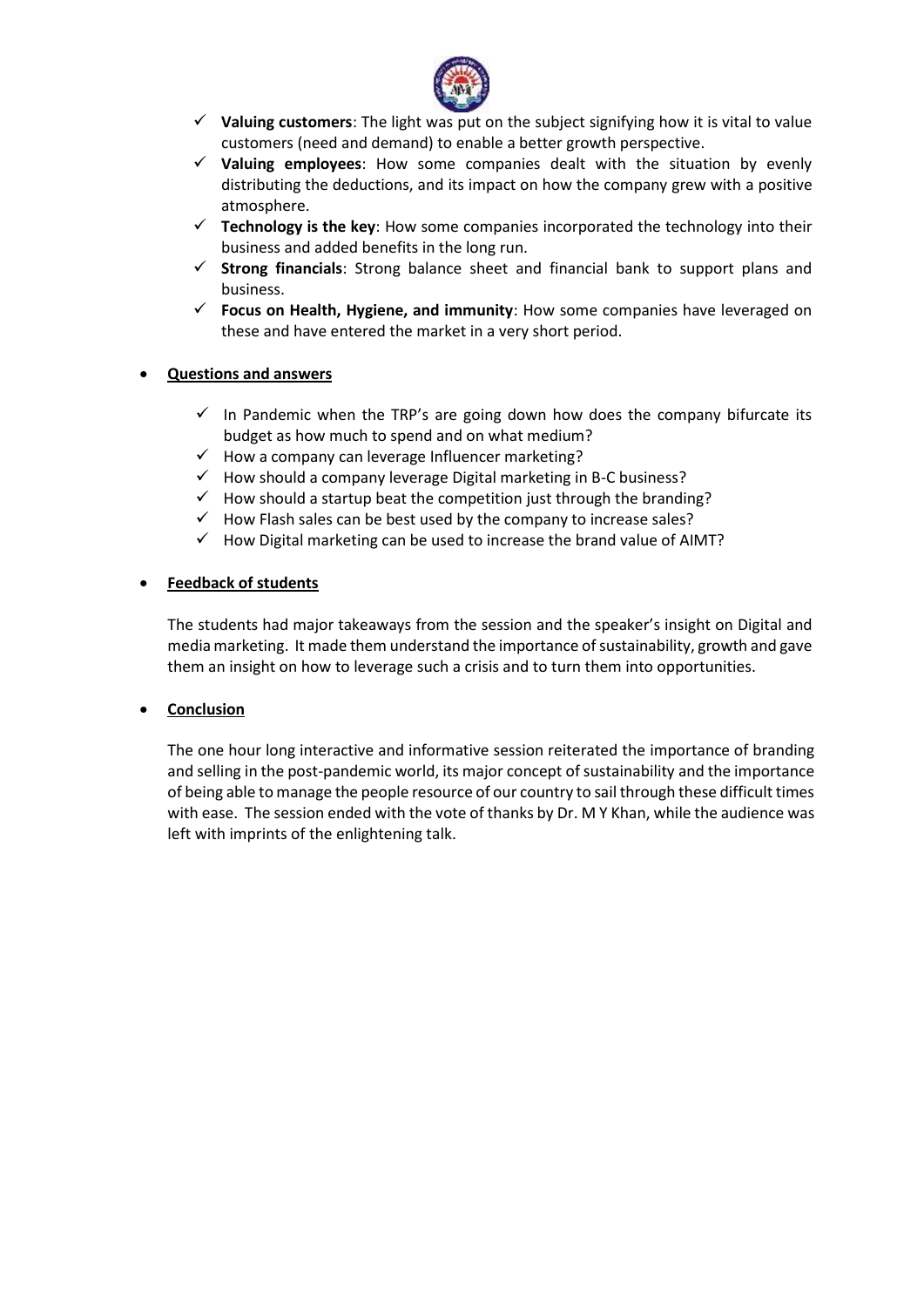

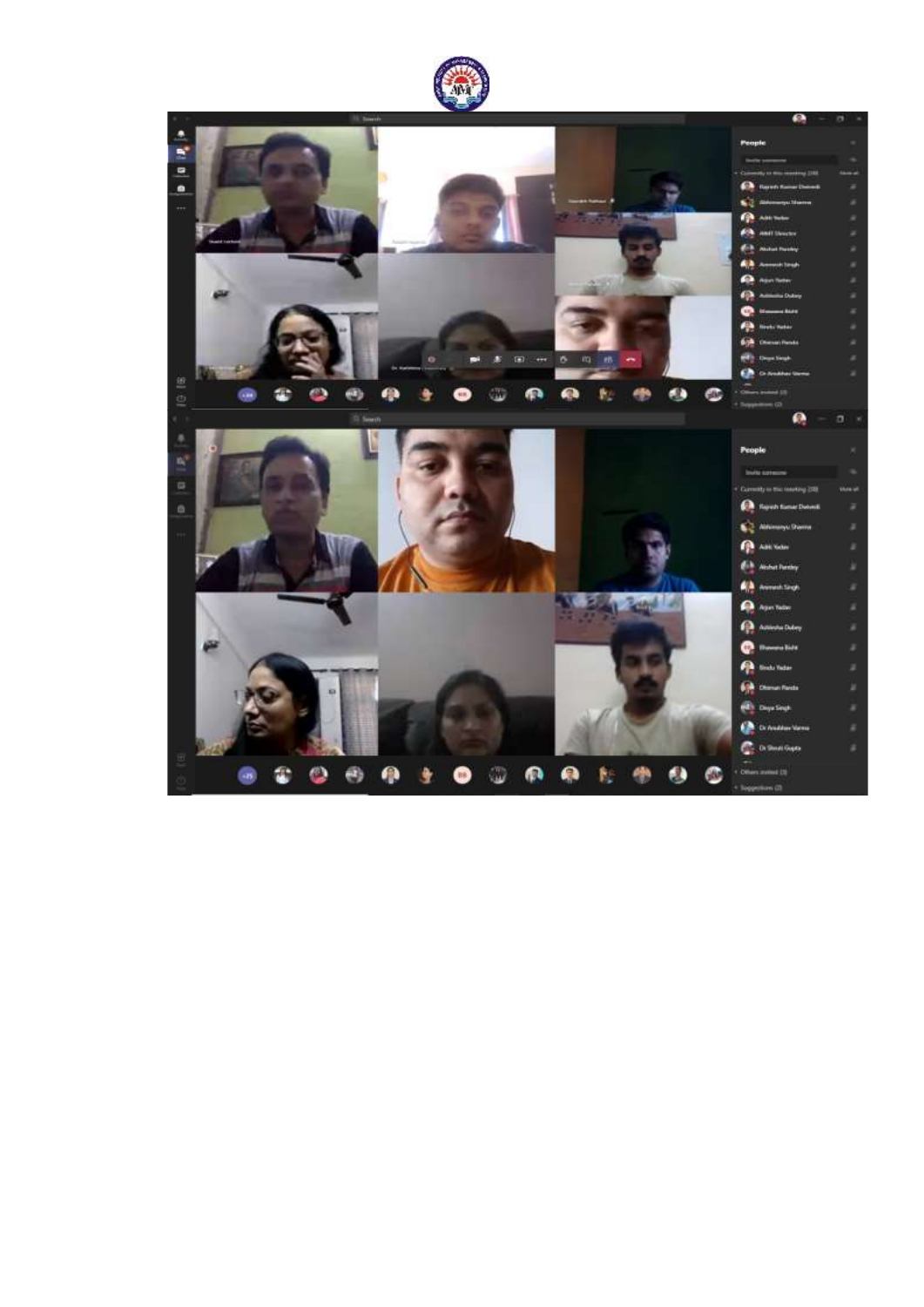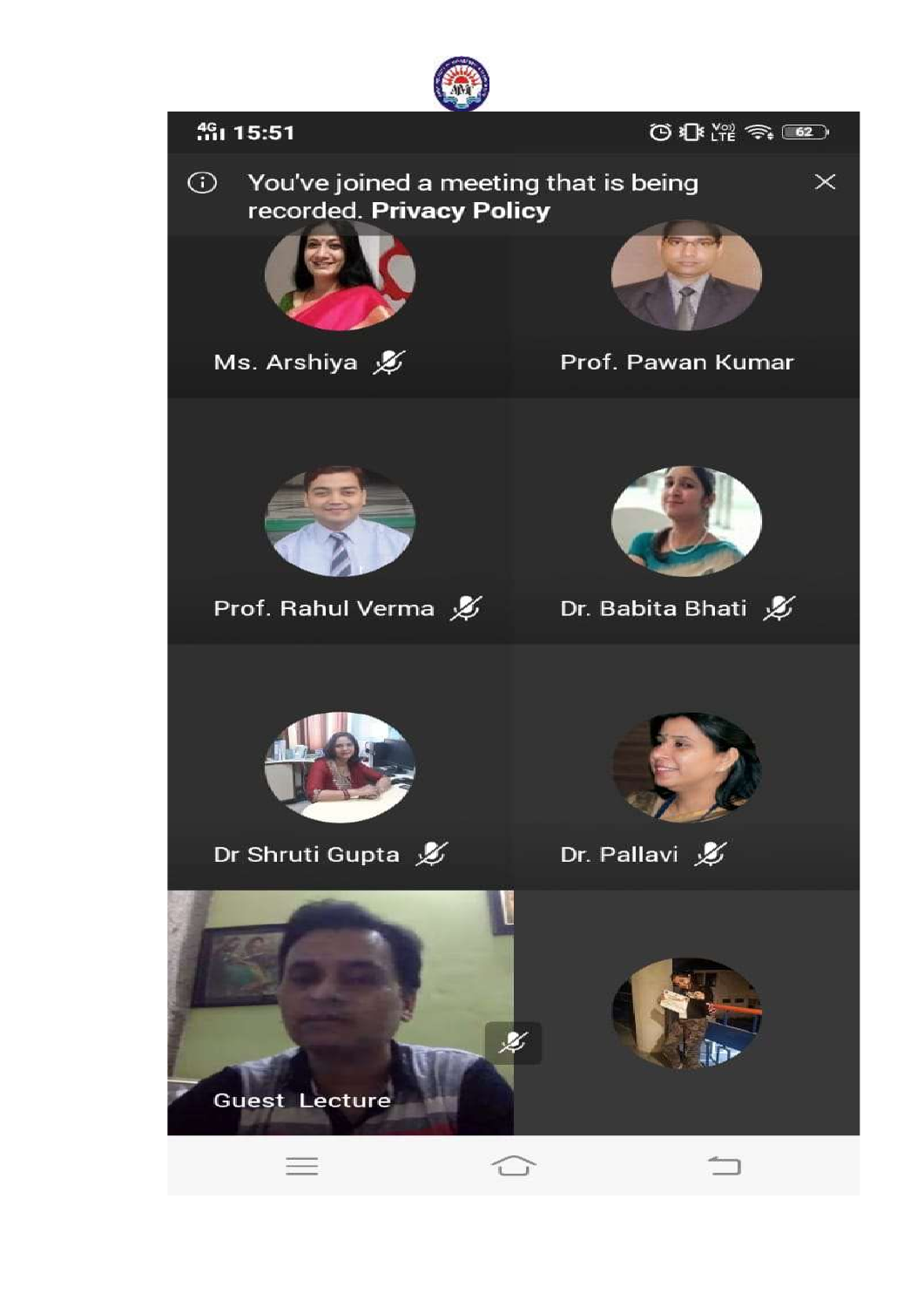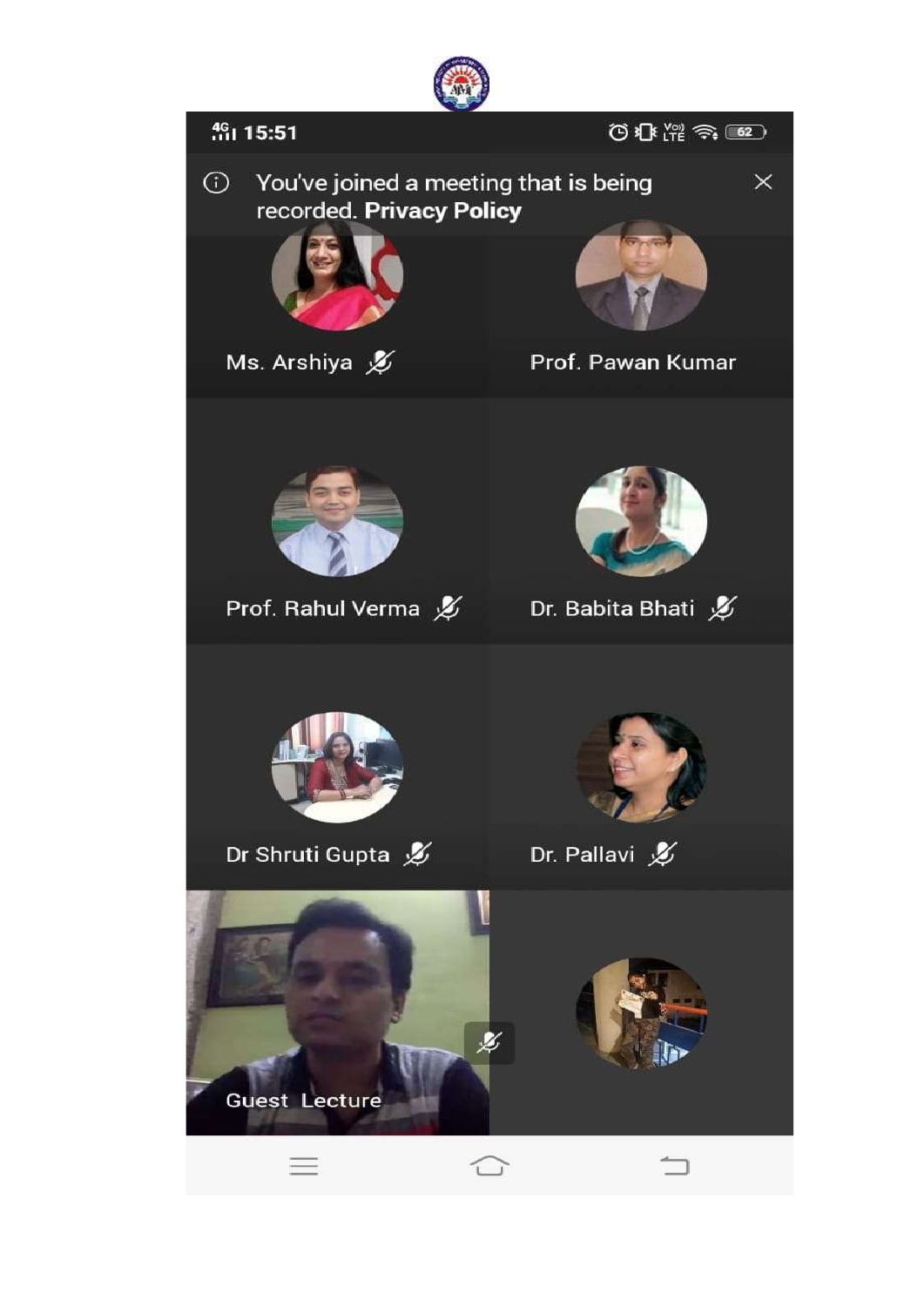